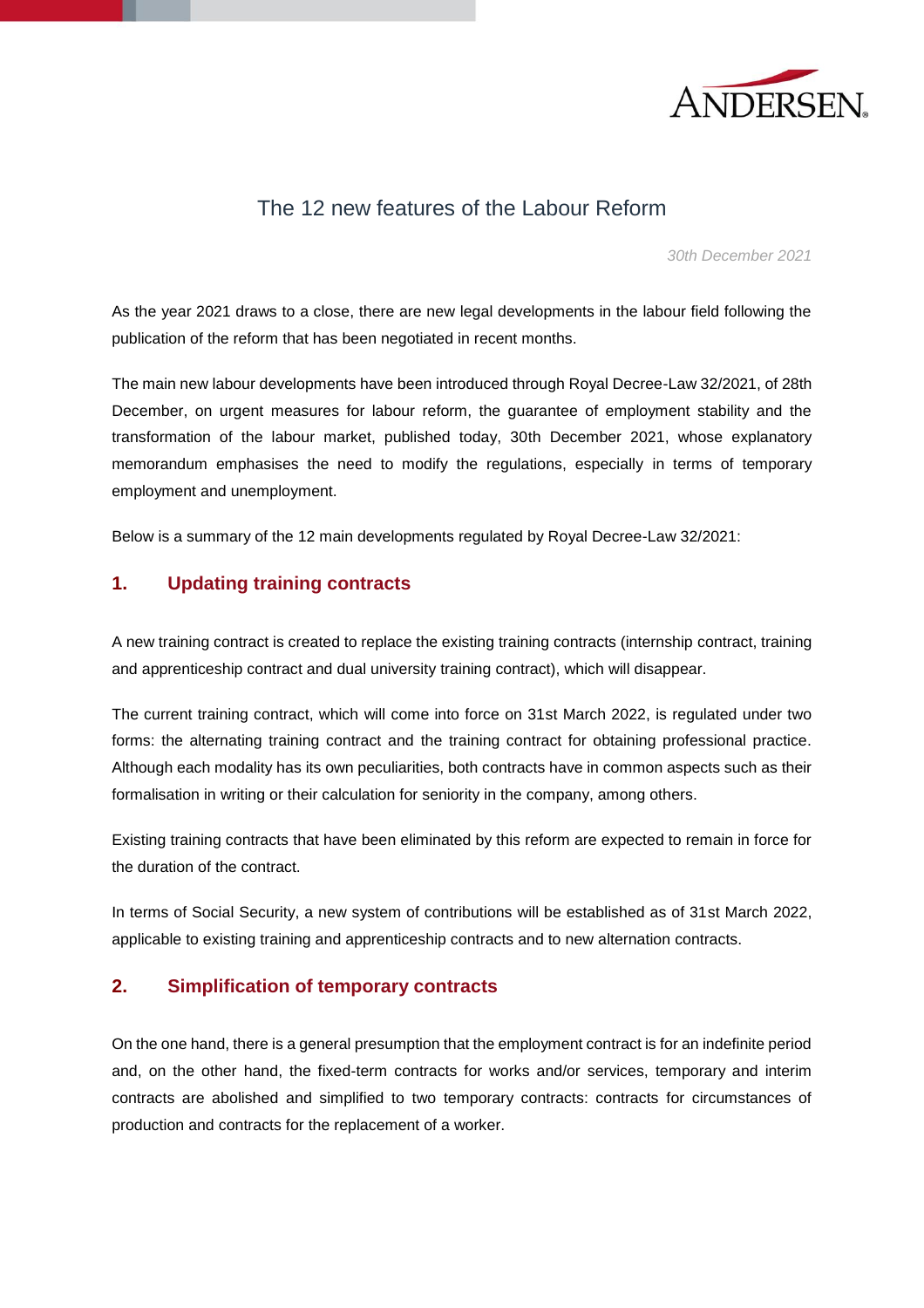In both cases, the cause justifying the temporary nature of the contract must be clearly identified, it being understood that production circumstances occur when an occasional and unforeseeable increase in the company is generated and the oscillations of the activity produce a temporary mismatch between the stable employment available and that required, including the period derived from annual leave. This contract may only be concluded for a maximum period of 6 months. Contracts may also be entered into under this method when it is necessary to meet occasional and foreseeable production circumstances with a reduced and limited duration, which may only be used for a maximum period of 90 days in the calendar year.

A substitution contract is understood to exist when it is necessary to replace a worker with a job reservation, and the contract must state the name of the person being replaced and the reason for the substitution, including the need to complete the reduced working day with another worker or to cover a vacancy during the selection or promotion process.

These new fixed-term contracts are expected to enter into force on 31st March 2022. In the meantime, existing fixed-term contracts concluded between 31st December 2021 and 31st March 2022 will be governed by legal or contractual regulations.

Likewise, fixed-term contracts for works and/or services, temporary and interim contracts entered into before 31st December 2021 and which have been eliminated by this reform will remain in force until their planned duration.

On the other hand, it is established that fixed-term contracts of less than 30 days will have an additional contribution to be paid by the employer at the end of the contract, excluding the Special System for Agricultural Workers, the Special System for Household Employees or the Special Scheme for Coal Mining and replacement contracts.

#### **3. Redefining the permanent-seasonal contract**

The permanent-seasonal contract is redefined, establishing it for situations such as seasonal work, work linked to seasonal productive activities, intermittent work with certain, determined or indeterminate periods of execution and work consisting of the provision of services within the framework of the execution of foreseeable commercial or administrative contracts that form part of the company's ordinary activity.

It is also foreseen that the fixed-discontinuous contract method regulated by this reform will enter into force on 31st March 2022.

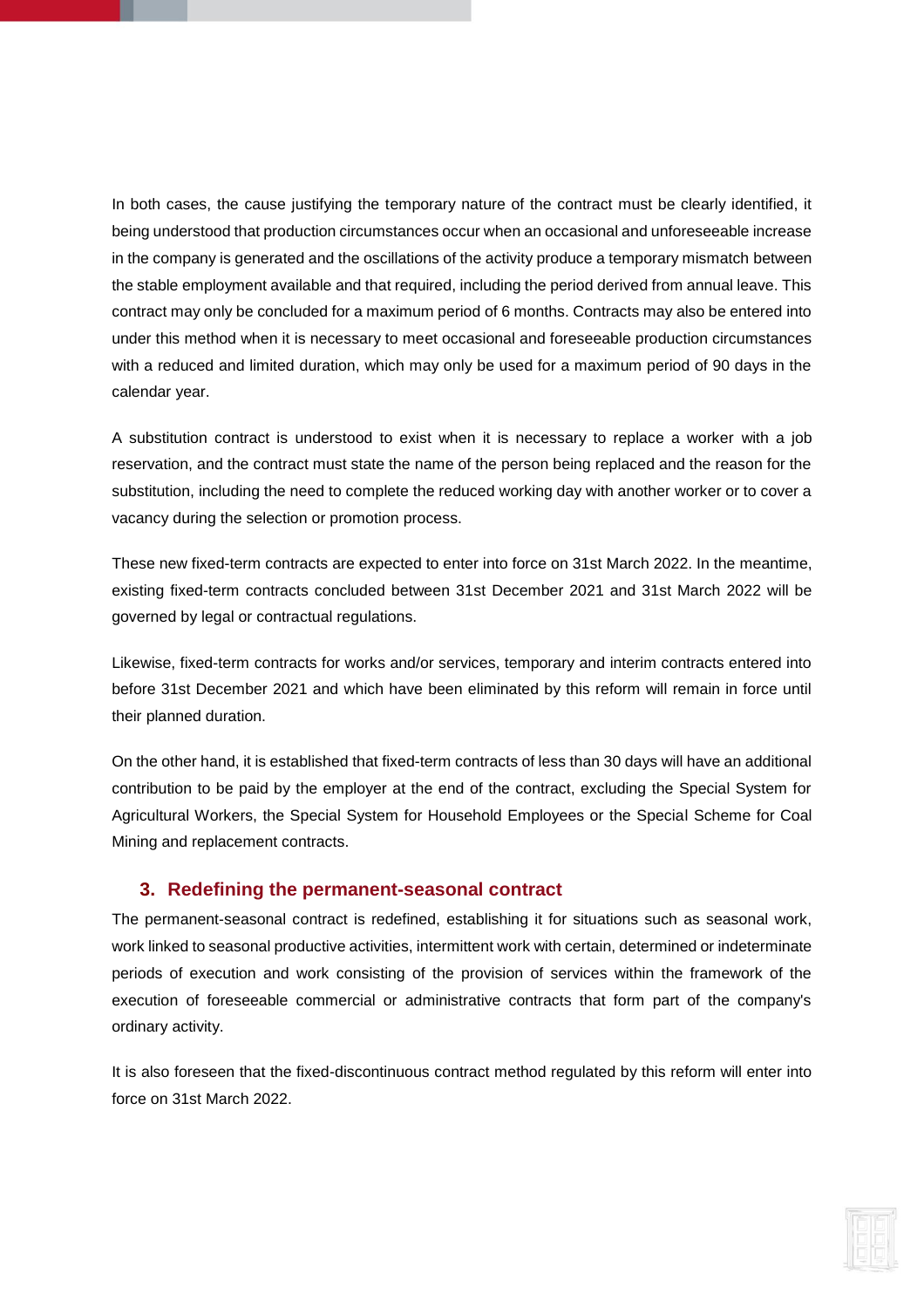### **4. Changes in the construction sector**

The company is obliged to make a written outplacement proposal to the worker at the end of the work. Once this proposal has been made, the contract may be terminated for reasons inherent to the worker when (i) the worker rejects the relocation, (ii) the worker's qualifications after a training process are inadequate or (iii) there is no vacancy in the province in which he/she is hired in accordance with his/her professional qualifications. In such cases, he/she shall receive compensation of 7% of the salary concepts established in the Collective Bargaining Agreement.

## **5. New regulatory framework for subcontracting**

The collective bargaining agreement applicable to contractors and subcontractors shall be that of the sector in which the activity is carried out.

# **6. Removal of the priority of application of company agreements in wage matters.**

Wage conditions regulated in company collective agreements cease to have priority over other collective agreements.

It is envisaged that all company collective agreements that have been signed, submitted for registration or published prior to 31st December 2021 will maintain their priority of application in wage matters until they lose their express validity and at the latest until 31st December 2022. Once this deadline has been reached, the collective bargaining agreements must be adapted to the changes within a maximum period of 6 months.

### **7. No limits to ultra-activity**

The collective bargaining agreement remains in force if no agreement has been reached after the bargaining process.

All collective agreements that have been reported by 31st December 2021 will remain in force with indefinite ultra-activity until a new collective agreement is adopted.

## **8. Modifications to the Temporary Redundancy Programmes**

Se A reduction in the working day or temporary suspension of employment contracts for ETOP reasons (collective layoffs justified by economic, technical, organisational or production causes) is permitted,

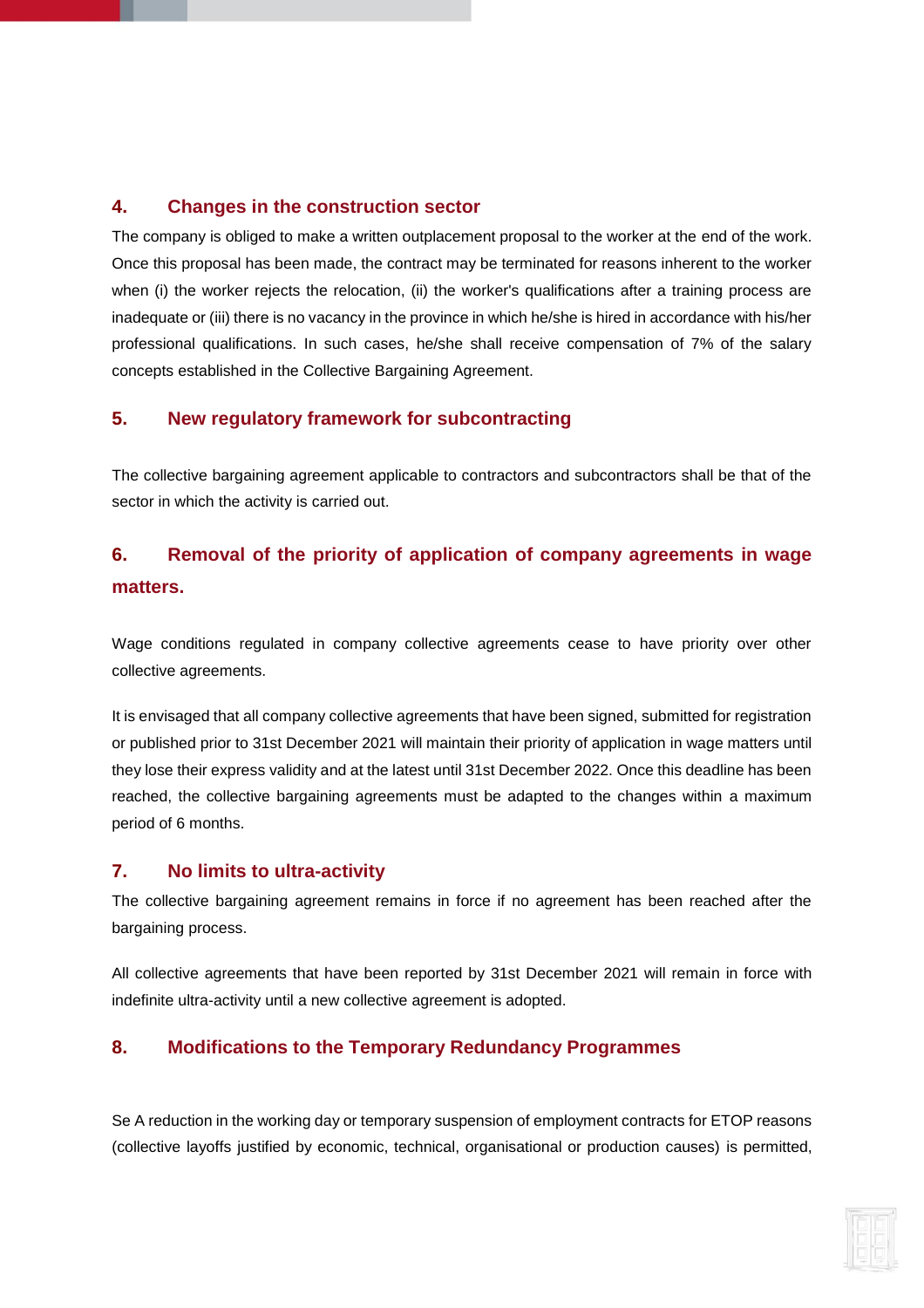with the reduction of the working day taking priority over the suspension of employment contracts. In such cases, certain requirements of the ERTE (temporary workforce restructuring plan) procedure are modified, such as the reduction of days in the consultation period for companies with fewer than 50 workers (from 15 to 7) or the simplification of the number of days for setting up the negotiating committee (from 7 to 5 with legal representation of the employees and from 15 to 10 without legal protection). Greater flexibility is also granted in the procedures, allowing the possibility of extension through a new consultation period of a maximum of 5 days.

The restructuring procedure is regulated for reasons arising from Force Majeure, along the same lines as the regulations issued during the pandemic, and a new cause of force majeure is included: due to an impediment or limitation of the company's normal activity.

In addition, companies that train workers affected by Temporary Layoffs will be entitled to an increase in credit for the financing of actions in the field of programmed training.

The restructuring procedures carried out due to an impediment or limitation to the activity linked to COVID-19 will continue to be governed by the provisions of article 2 of Royal Decree-Law 18/2021, of 28th September, until 28th February 2022.

In Social Security matters, companies will be able to voluntarily avail themselves (when the established requirements are met) of the exemptions in Social Security contributions on the company's contribution for common contingencies and for joint collection concepts, specifically (i) 20% for temporary lay-offs due to collective layoffs justified by economic, technical, organisational or production causes (exclusively in the case of companies that carry out training activities), (ii) 90% for temporary lay-offs due to force majeure and due to impediments or limitations in the company's normal activity (iii) and in temporary lay-offs where the RED Mechanism is applicable (in its cyclical modality, the percentage will vary between 60% and 20%).

# **9. Establishment of the Employment Flexibility and Stabilisation RED Mechanism**

A RED mechanism is created as an instrument for employment flexibility and stabilisation which, after activation by the Council of Ministers, will allow companies to adopt measures to reduce working hours and suspend employment contracts in two ways: cyclical (in response to a macroeconomic situation) and sectoral (in response to changes in sectors of activity that require retraining and professional transition processes).

A RED Fund, attached to the Ministry of Labour and Social Economy, will be set up to finance both forms of the RED mechanism.

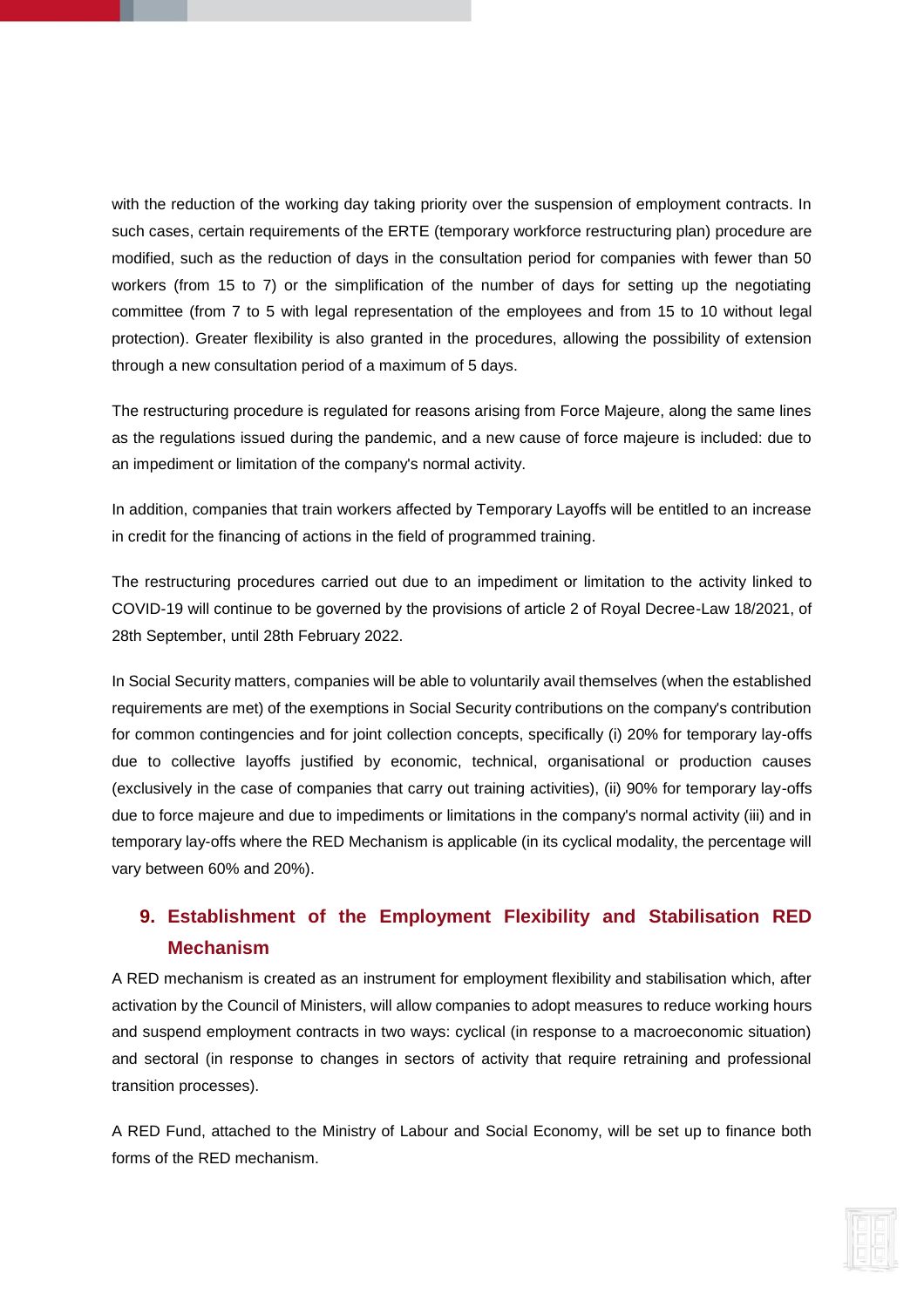Unemployment protection of 70% of the regulatory base is also established for the duration of the measure, which will come into force on 31st March 2022.

## **10.Amendments in the field of infringements and penalties**

New infringements are established, which are detailed in the following table:

| <b>Article</b>                                                                                                 | <b>New infringments</b>                                                                                                                                                       | <b>Type of</b><br>infringement | <b>Penalty applicable</b>   |
|----------------------------------------------------------------------------------------------------------------|-------------------------------------------------------------------------------------------------------------------------------------------------------------------------------|--------------------------------|-----------------------------|
| Article 6<br>paragraph 5                                                                                       | Failure to report vacancies to those hired on training<br>contracts or on permanent contracts.                                                                                | Light                          | From 70 to 750 euros        |
| Article 7<br>paragraph 14                                                                                      | New hires in breach of the prohibition established in an<br>ERTE.<br>One infringement will be considered for each person hired                                                | Serious                        | From 1,000 to 10,000 euros  |
| Article 8<br>paragraph 3                                                                                       | Collective dismissal or ERTE RED mechanism (in any of its<br>forms) without following the procedures established in<br>articles 51 and 47 and 47 bis of the Workers' Statute. | Very serious                   | From 7,501 to 225,018 euros |
| Article 8<br>paragraph 20                                                                                      | Establishing new outsourcing of activity in breach of the<br>prohibition set out in article 47.7.d) Workers' Statute.                                                         | Very serious                   | From 7,501 to 225,018 euros |
| Article 18<br>paragraph 2<br>f)<br>Article 19<br>paragraph 2<br>g)<br>Article 19<br>third<br>paragraph 2<br>h) | Formalising contracts for the provision of jobs for which the<br>required risk assessment has not been carried out<br>beforehand.                                             | Serious                        | From 2,451 to 49,180 euros  |